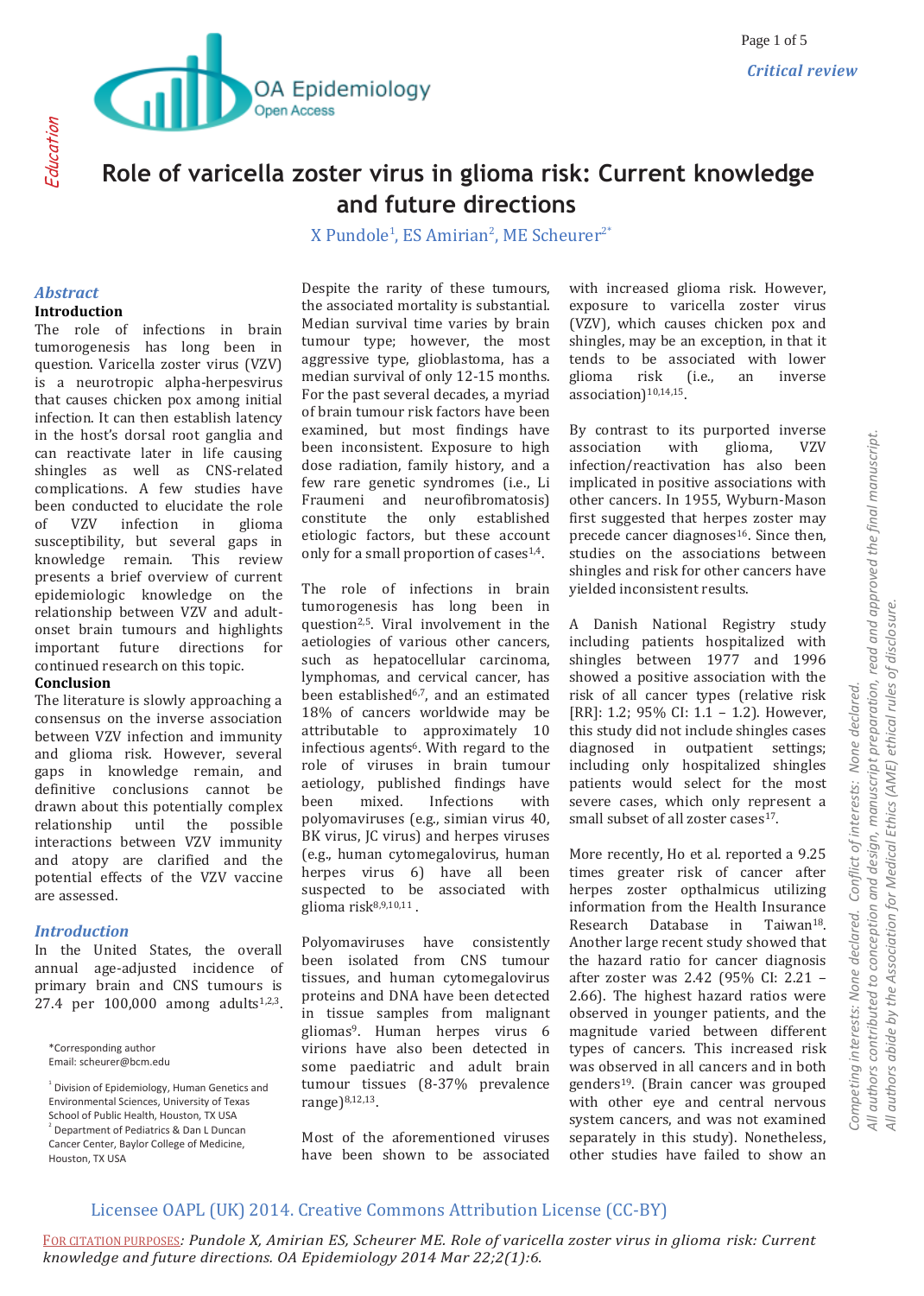



increased risk for cancer following VZV reactivation<sup>20,21</sup>. Findings from studies of the impact of VZV on overall cancer risk are not necessarily generalizable to glioma for several reasons, including the differences between the systemic immune response compared to that of the brain and the effects of the bloodbrain barrier on exposure permeability.

VZV is particularly interesting with regard to its potential role in gliomagenesis, as it establishes latency in the nervous system<sup>22</sup>, and infection with this virus may indirectly influence the development of atopic disorders<sup>23,24</sup>, which, in turn, are suspected to be associated with a decreased glioma risk25,26,27.

A few studies have been conducted to elucidate the role of VZV infection in glioma susceptibility10,15,28,29,30, but several gaps in knowledge remain. This review aims to briefly summarize current epidemiologic knowledge on the relationship between VZV and adult-onset brain tumours and to delineate important future directions that will be necessary for evaluating whether an etiologic link may exist.

### *Discussion*

The authors have referenced some of their own studies in this review. These referenced studies have been conducted in accordance with the Declaration of Helsinki (1964) and the protocols of these studies have been approved by the relevant ethics committees related to the institution in which they were performed. All human subjects, in these referenced studies, gave informed consent to participate in these studies.

Infection with VZV (or human herpes virus 3) and the subsequent development of chicken pox was an extremely common childhood ailment in the U.S., particularly prior to the licensing of the live attenuated vaccine in 1995<sup>31</sup>. After primary infection, this neurotropic virus establishes latency in the host's dorsal root ganglia and can reactivate later in life. The lifetime risk for shingles among adults previously infected with VZV was estimated to be about 10- 20% prior to the development of the vaccine32,33. Reactivation can also result in CNS-related complications, like myelitis, cerebellitis, or even encephalitis<sup>31,34</sup>.

One of the first epidemiological studies to report a significant inverse association between VZV and glioma was the San Francisco Bay Area Adult Glioma Study (SFBAGS), in which significantly fewer cases reported a history of chicken pox and/or shingles than controls<sup>35</sup>.

Subsequently, a follow-up study by the same investigators supported their previous findings (and reduced the possibility that those findings were due to recall bias) by showing that cases were less likely than controls to be positive for immunoglobulin G (IgG) antibodies against VZV, although not statistically significantly so (OR: 0.6, 95% CI: 0.3 – 1.3)14. However, statistical power for the study was limited because blood for serologic analysis was not available on all cases and controls from the parent study .

In 2001, Wrensch et al. again built upon their previous findings by analysing the associations between glioma risk and antibodies against four different herpes viruses, including VZV, in a larger study population (134 cases and 165 controls). They found that glioblastoma (GBM) cases were 60% less likely than controls to be positive for anti-VZV IgG (95% CI: 01.-0.9), controlling for age, ethnicity, and gender15. However, the study was underpowered to detect associations for histologic subtypes other than GBM.

In 2005, another analysis from the SFBAGS was conducted, which included 229 glioma cases and 289 controls10. Again, cases were less likely to report a history of chicken pox compared to controls, as in the

previous studies (adjusted OR: 0.59; 95% CI: 0.40-0.86). Mean log anti-VZV IgG levels were higher for controls than cases and were lowest for GBM cases (antilog mean for controls=1.64±0.09; mean for all cases=1.23±0.09; mean for GBM cases=1.10±0.13). Significant inverse associations with glioma were found for having the highest, compared to lowest, quartile of anti-VZV IgG. The inverse associations between higher levels of anti-VZV antibody and GBM risk were stronger than the associations with other histological subtypes. Differences in antibody levels by sex, race, and age were also explored. The difference in mean anti-VZV IgG levels in cases versus controls was greater among white participants; in fact, non-white cases and controls had very similar levels. A major strength of this study was that the impact of medication use at time of blood draw was discussed.

Among cases, those taking antibiotics at blood draw had higher anti-VZV IgG levels, whereas associations between IgG levels and current medications were not observed among controls. Interestingly, when cases and controls taking antibiotics, dexamethasone, or decadron were excluded, the odds ratios for the highest versus lowest levels of anti-VZV IgG remained in the same direction (OR for any glioma subtype: 0.49; 95% CI: 0.24-0.97), though there was a loss of power for the GBM analysis (OR: 0.40; 95% CI:  $0.14 - 1.10$ .

In their most recent study, the SFBAGS investigators took a very innovative approach to uncovering the relationship between VZV and gliomagenesis<sup>30</sup>.

Ten highly immunogenic and seroprevalent VZV proteins were synthesized and used as antigens to measure seroreactivity among cases and controls. They observed that controls had stronger seroreactivity to VZV antigens than cases, particularly for the VZV ORF2p protein (OR: 0.44; 95% CI: 0.21-0.96, comparing lowest to highest quartiles) and the IE63 protein (OR: 0.26; 95% CI: 0.12-0.58). When

# Licensee OAPL (UK) 2014. Creative Commons Attribution License (CC-BY)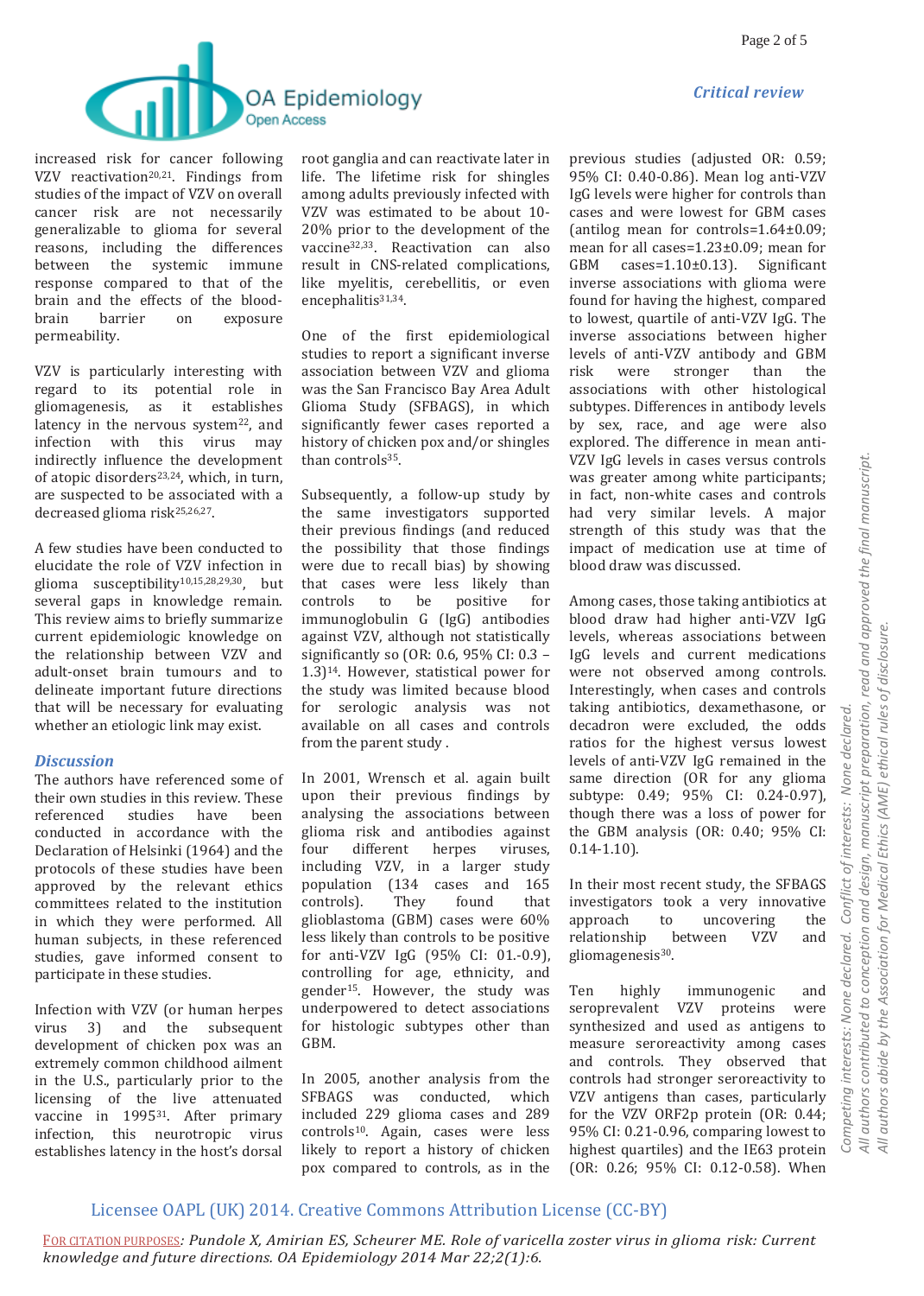



stratified by allergy status, inverse associations between VZV-related seroreactivity and glioma status were present among those with three or more types of allergies, but were not significant among those with two or less allergy types. This finding is particular interesting in light of reported associations between earlier VZV infection and lower atopy risk that are discussed further below. A few interactions between sex and seroreactivity to VZV proteins were also noted.

This series of published findings from the SFBAGS provides strong epidemiologic rationale for continued investigation of the potential role of VZV infection and immunomodulation in glioma development. Nevertheless, it is essential that these findings be corroborated in other populations before definitive conclusions are drawn, as the SFBAGS analyses have relatively small sample sizes, include populations that consist largely of non-Hispanic white individuals, and cannot illuminate the temporal relationships between mounting an antibody response to VZV and the development of the tumour, given that serologic analyses on cases were conducted on blood obtained after tumour diagnosis.

Besides the SFBAGS series, few other epidemiologic studies, to date, have focused directly on examining the potential associations between VZV infection and glioma risk $28,29$ .

Sjostrom et al. used pre-diagnostic specimens from three Scandinavian cohorts to assess the relationship between antibody levels to four different viruses (VZV, human cytomegalovirus, Epstein-Barr virus, and adenovirus) and glioma risk28.

The only significant association detected was with VZV antibodies. Specifically, lower levels of anti-VZV IgG were more common in cases than in controls, particularly two years prior to diagnosis (OR: 0.63; 95% CI: 0.37-1.08; p for trend between quartiles=0.03). The major strength of this study is that it provided valuable evidence that the anti-VZV antibodyglioma associations reported in the literature from case-control studies are unlikely to be attributable simply to the effects of post-diagnostic factors (e.g., tumour-associated changes in immunity, chemotherapy, or steroid use).

By contrast, Poltermann et al. were unable to detect associations between VZV (and other herpes viruses) and brain tumours<sup>29</sup>. They found a seroprevalence of anti-VZV IgG of 90.3% (95% CI: 74-98) among a small study population of 35 total glioma patients. They reported that this seroprevalence was similar to the seroprevalence among the general population, but they did not include a control group in their study, nor did they examine antibody levels. The high level of seropositivity in this study is not surprising given that anti-VZV IgG positivity was over 90% in the SFBAGS reports as well<sup>10</sup>. Because chicken pox was a relatively ubiquitous childhood infection prior to vaccine availability, and due to the fact that stronger versus weaker antibody responses have been reported to be relevant to glioma risk, the failure to examine antibody levels in this study requires cautious interpretation of the results. In addition to data from epidemiologic

studies, other lines of evidence also indirectly support the possibility of an inverse association between VZV and gliomagenesis36.

For example, VZV has been suggested as a potential candidate for oncolytic virotherapy for glioma. Certain viral characteristics, such as its neurotropism and its ability to replicate quickly and lyse malignant glioma cells in vitro, make VZV a particularly intriguing candidate. Furthermore, timing of VZV infection in childhood has been shown to affect future risk of atopic disorders23,24, which have also been inversely associated with glioma risk27. Earlier VZV infection (prior to 8 years of age) has been shown to be protective against asthma, allergic sensitization, and other types of atopy23. It remains unclear, however, whether later (e.g., teenage or adulthood) onset of chicken pox may be associated with a more robust immune response to the virus or with increased risk for atopy in adulthood. If so, the inverse associations of glioma risk with VZV immunity and atopic disorders may be linked through a complex network of immunologic pathways that has yet to be understood.

Indeed, some implications of this already exist in the literature─ for example, the fact that in the most recent SFBAGS analyses, the inverse associations between glioma and VZVrelated seroreactivity were present among those with a higher, but not lower, allergy burden<sup>30</sup>. However, immunological studies are needed to clarify the biological basis behind this interaction.

Currently, the mechanism through which VZV infection and immunity may confer protection against gliomagenesis is unknown. If the protection is not mediated through atopy-related pathways, it may be that VZV antibodies have some cross-reactivity to tumour cells or other oncogenic viruses, and are thus capable of

**Table 1: Key future directions for epidemiologic studies of varicella zoster virus (VZV) and brain tumor risk.**

- Evaluation of age at primary VZV infection and glioma risk
- · Use of additional biomarkers of VZV infection and immunity
- · Further examination of interactions between atopy and VZV infection

· Elucidation of differences in immunologic responses between those with wild type VZV infection and those receiving the live attenuated vaccine

### Licensee OAPL (UK) 2014. Creative Commons Attribution License (CC-BY)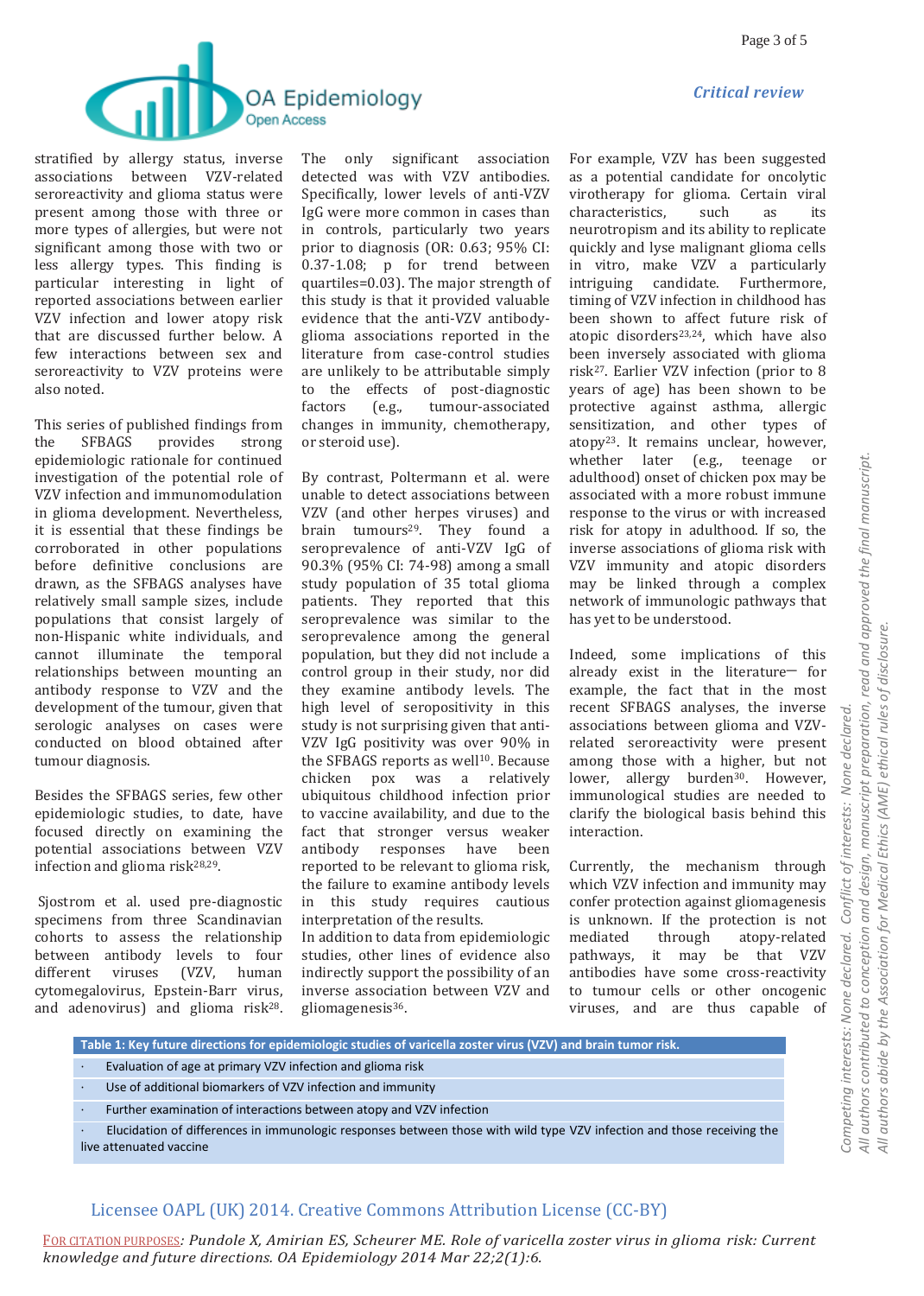

mounting a response against existing tumour cells or extrinsic carcinogens<sup>10</sup>.

It has also been hypothesized that individuals who are more likely to develop cancer (or are already in the process of tumorogenesis) may be unable to mount strong immune responses to primary viral infections or reactivation of latent viruses such as VZV. If additional epidemiologic studies can confirm the reported inverse associations between VZV and glioma, mechanistic studies will be strongly warranted, as we cannot determine why this association exists without a better understanding of antibody-mediated immunity to VZV.

### *Conclusion*

The role of VZV and other herpes virus infections in brain tumour aetiology requires further epidemiologic investigation (Table 1). Future studies should focus on assessing how age at primary VZV infection is relevant to anti-VZV antibody response and, in turn, glioma risk. In addition to anti-VZV IgG levels, a more comprehensive panel of biomarkers of VZV infection and immunity, such as viral DNA, measures of viral expression (protein and RNA transcripts), and markers of cell-mediated immunity, should be identified and incorporated into future studies. Furthermore, because most studies of glioma and VZV are case-control studies, more prospective studies are necessary to untangle the temporal relationships between infection and tumorogenesis.

As glioma is a rare disease, this may only be feasible in Northern European countries with centralized medical databases. Finally, as the literature comes to a consensus on the role of VZV infection in glioma risk, interactions between atopy and VZV immunity should also be examined. Stratification of VZV-glioma analyses by IgE levels or childhood history of atopic conditions may provide useful information on how these factors are inter-related.

Another factor that will need to be accounted for in future studies is whether anti-VZV IgG positive participants were immunized against VZV or if they had an actual VZV infection. Antibody composition differs between individuals who experienced a wild-type VZV infection compared to those who were exposed to the live attenuated vaccine. It is, therefore, important to investigate the association between VZV immunity and glioma, distinguishing between infected and vaccinated individuals. If differences are noted between these groups, this knowledge may point toward specific viral antigenic targets that may be of greater relevance to gliomagenesis, perhaps because they resemble an antigen present on tumour cells.

The literature is slowly approaching a consensus on the inverse association between VZV infection and immunity and glioma risk. However, several gaps in knowledge, outlined above, still need to be filled before definitive conclusions can be drawn about this potentially complex relationship.

### *References*

1. Bondy ML, Scheurer ME, Malmer B, Barnholtz-Sloan JS, Davis FG, Il'yasova D, Kruchko C, McCarthy BJ, Rajaraman P, Schwartzbaum JA, et al. Brain tumor epidemiology: consensus from the Brain Tumor Epidemiology Consortium. Cancer 2008; 113(7 Suppl): 1953-68.

2. Wrensch M, Minn Y, Chew T, Bondy M, Berger MS. Epidemiology of primary brain tumors: current concepts and review of the literature. Neuro Oncol 2002; 4(4): 278-99.

3. (2012)CBTRUS Statistical Report: Primary Brain and Central Nervous System Tumors Diagnosed in the United States in 2004-2008. In. (Central Brain Tumor Registry of the United States.

4. Fisher JL, Schwartzbaum JA, Wrensch M, Wiemels JL. Epidemiology of brain tumors. NeurolClin 2007; 25(4): 867-90, vii.

5. Liao JB. Viruses and human cancer. The Yale journal of biology and medicine 2006; 79(3-4): 115-22.

6. Parkin DM. The global health burden of infection-associated cancers in the year 2002. Int J Cancer 2006; 118(12): 3030-44.

7. de Martel C, Franceschi S. Infections and cancer: established associations and new hypotheses. Crit Rev Oncol Hematol 2009; 70(3): 183-94.

8. Amirian ES, Scheurer ME. Chromosomally-integrated human herpesvirus 6 in familial glioma etiology. Med Hypotheses 2012; 79(2): 193-6.

9. Croul S, Otte J, Khalili K. Brain tumors and polyomaviruses. J Neurovirol 2003; 9(2): 173-82.

10. Wrensch M, Weinberg A, Wiencke J, Miike R, Sison J, Wiemels J, Barger G, DeLorenze G, Aldape K, Kelsey K. History of chickenpox and shingles and prevalence of antibodies to varicellazoster virus and three other herpesviruses among adults with glioma and controls. Am J Epidemiol 2005; 161(10): 929-38.

11. Cobbs CS, Harkins L, Samanta M, Gillespie GY, Bharara S, King PH, Nabors LB, Cobbs CG, Britt WJ. Human cytomegalovirus infection and expression in human malignant glioma. Cancer Res 2002; 62(12): 3347-50.

12. Chan PK, Ng HK, Hui M, Cheng AF. Prevalence and distribution of human herpesvirus 6 variants A and B in adult human brain. J Med Virol 2001; 64(1): 42-6.

13. Crawford JR, Santi MR, Cornelison R, Sallinen SL, Haapasalo H, MacDonald TJ. Detection of human herpesvirus-6 in adult central nervous system tumors: predominance of early and late viral antigens in glial tumors. J Neurooncol 2009; 95(1): 49-60.

14. Wrensch M, Weinberg A, Wiencke J, Masters H, Miike R, Barger G, Lee M. Does prior infection with varicellazoster virus influence risk of adult glioma? Am J Epidemiol 1997; 145(7): 594-7.

15. Wrensch M, Weinberg A, Wiencke J, Miike R, Barger G, Kelsey K. Prevalence of antibodies to four herpesviruses among adults with glioma and controls. Am J Epidemiol 2001; 154(2): 161-5.

# Licensee OAPL (UK) 2014. Creative Commons Attribution License (CC-BY)